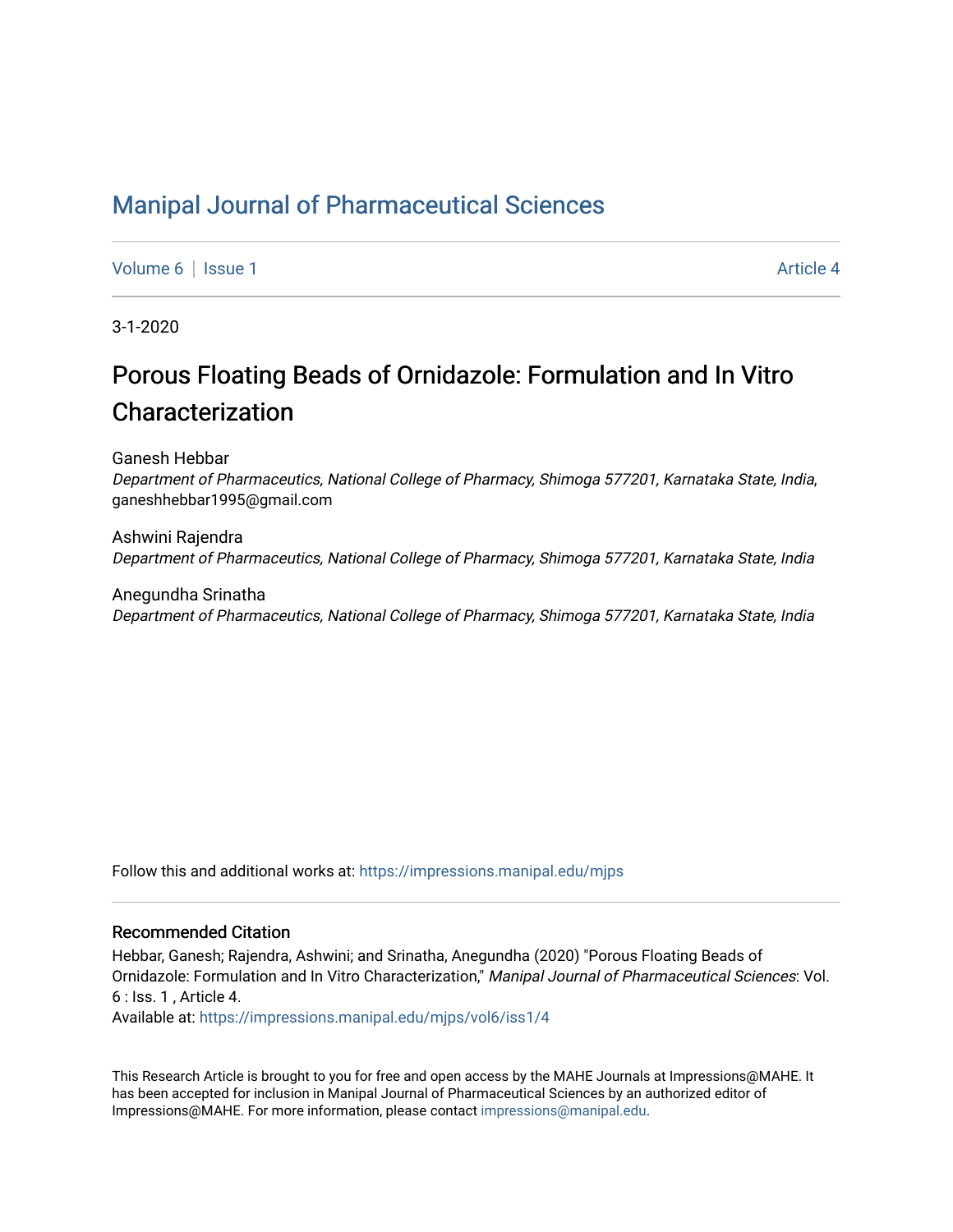# Hebbar G *et al*: Porous Floating Beads of Ornidazole: Formulation and In Vitro Characterization Research Article

# **Porous Floating Beads of Ornidazole: Formulation and In Vitro Characterization**

Ganesh Hebbar\*, Ashwini Rajendra, Anegundha Srinatha

Email: ganeshhebbar1995@gmail.com

## **Abstract**

The aim of the present study was to develop a floating drug delivery system using Ornidazole porous beads with sodium alginate and cetyl alcohol. Sodium alginate beads containing cetyl alcohol was prepared by ionotropic gelation technique using calcium chloride solution ( $5\%$  w/v) as coagulation fluid. The embedded wax was removed by heating the beads at 50-55°C. The influence of wax amount on drug release and buoyancy was studied. The prepared beads were evaluated for morphological changes, bead size, encapsulation efficiency, floating properties and in vitro drug release. Bead sizes ranged from 1.142±0.062 mm to 1.274±0.05 mm. In simulated gastric fluid, the beads remained afloat for > 24 h. The quantity of wax and curing time of bead did not affect *in vitro* drug release.

**Key words:** Ornidazole, sodium alginate, wax removal, porous floating beads.

### **Introduction**

Administration of drugs orally is a convenient route for drug delivery due to its advantages such as less cost, good patient compliance and ease of use. But, oral drug delivery has several demerits i.e rapid gastric emptying, reduced bioavailability due to its low absorption and deterioration in the alimentary tract 1 . Approaches like bioadhesion, low density system, high density system, expanding system and modified - shape system may delay the gastric emptying time <sup>2</sup>. One of the novel approaches for enhancing the gastric retention time in the stomach is non-effervescent low density system.<sup>1</sup>

The polymers like Eudragit®, low methoxylated pectin, cellulose acetate phthalate, agar and alginic acid derivatives are used as carries in various floating approaches<sup>3</sup>. Instant floating can be achieved by the

### **Ganesh Hebbar, Ashwini Rajendra, Anegundha Srinatha**

*Department of Pharmaceutics, National College of Pharmacy, Shimoga 577201, Karnataka State, India*

*\** Corresponding Author

Date of Submission: 09-01-2019, Date of Revision: 26-01-2020 Date of Acceptance: 30-01-2020

low-density system (density  $< 1 g/cm<sup>3</sup>$ ), for example entrapment of the air in the dosage form or by incorporation of oil or waxes<sup>1</sup>. Many methods have been developed for the low-density floating systems, solvent evaporation, including a gas forming agent or making the system porous<sup>2</sup>.

In this work an effort is made to formulate the floating beads containing anti-protozoal drug (Ornidazole). Ornidazole is an anti- protozoal drug use to treat some protozoal infection and also stomach infections<sup>4</sup>. It is soluble in ethanol, acetone and its water solubility is 3.34 mg/ml. Dosage range from 400-500 mg daily for adults and 125-150 mg daily for children.

### **Materials**

Ornidazole was received as a gift sample from Micro Labs Pvt Limited, Bangalore. Sodium alginate was procured from SD Fine Chem, Mumbai. Cetyl alcohol was obtained from Alpha Chemika, Mumbai, Maharashtra. Calcium chloride and acetone were received from Alpha Chemika, Mumbai.

### **Methods**

### **Preparation of porous floating beads 1,5:**

Wax removal technique was used to prepare porous floating beads. The polymer was dissolved in

**How to cite this article:** Hebbar G, Rajendra A, Srinatha A. Porous Floating Beads of Ornidazole: Formulation and In Vitro Characterization. *MJPS* 2020; 6(1): 15-19.

1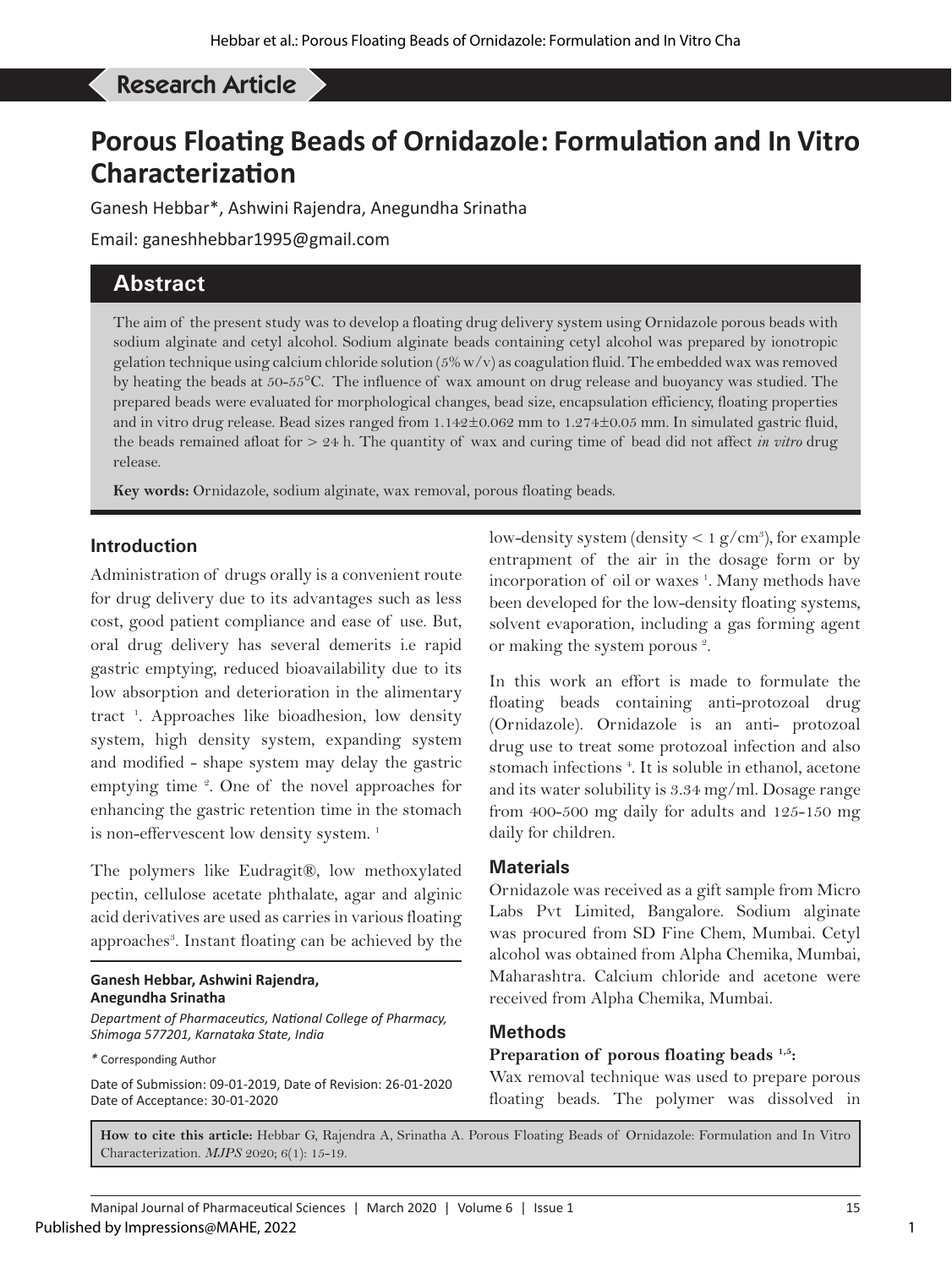### Manipal Journal of Pharmaceutical Sciences, Vol. 6 [2022], Iss. 1, Art. 4

### Hebbar G *et al*: Porous Floating Beads of Ornidazole: Formulation and In Vitro Characterization

| Ingredients         | F <sub>1</sub> | F <sub>2</sub> | F3             | F4            | F <sub>5</sub> | F <sub>6</sub> | F7            | F8            | F9            | F10 |
|---------------------|----------------|----------------|----------------|---------------|----------------|----------------|---------------|---------------|---------------|-----|
| Ornidazole (mg)     | 125            | 125            | 125            | 125           | 125            | 125            | 125           | 125           | 125           | 125 |
| Sodium alginate (%) |                |                |                |               |                | $\mathcal{Q}$  | $\mathcal{Q}$ | $\mathcal{Q}$ | $\mathcal{Q}$ |     |
| Cetyl alcohol (mg)  | 250            | 500            | 750            | 250           | 250            | 250            | 500           | 750           | 250           | 250 |
| Acetone (ml)        |                | $\mathcal{Q}$  | $\mathfrak{D}$ | $\mathcal{Q}$ | $\mathcal{Q}$  | $\mathcal{Q}$  | $\mathcal{Q}$ | $\mathcal{Q}$ | $\mathcal{Q}$ |     |
| Curing time (min)   |                | Ð              | $\mathcal{D}$  | 10            | 15             | b.             | b.            | 5             | 10            | 15  |

**Table 1: Different batches with formulation variables**

distilled water. Then drug, acetone and cetyl alcohol was added polymeric solution as given in Table 1. Then mixing was done homogenously by using magnetic stir. The dispersion containing wax was then extruded through 18 gauges needle into 5% of calcium chloride solution. The formed beads were cured by gentle stirring at room temperature and filtered. The wax (cetylalcohol) removal was induced by heating the beads at 50-55  $^{\circ}$ C for about an hour.





### **Fourier Transform Infrared (FTIR) spectroscopy:**

The FTIR spectra of pure and the final one (F2) were obtained by scanning the samples within the range of 400-4000 cm-1 using the FTIR spectrometer (Shimadzu 84000S, Japan).

### **Differential Scanning Calorimetry (DSC):**

Differential scanning calorimeter (DSC-60 Plus,  $\frac{1}{100}$  3<sup>76</sup> OI Shimadzu, Japan) was used to obtain DSC peaks eaus were of pure drug and the prepared beads. The DSC ature and thermogram was obtained by sealing the drug or formulation in hermetically in an aluminum pan and kept under nitrogen purging (atmosphere). The samples were scanned from room temperature to  $300 °C$  and with  $10 °C$  rise/ min.

#### **Size determination of porous floating beads:**   $\rho$

 $\left\| \cdot \right\|$  and  $\left\| \cdot \right\|$  are determined in herminon in hermetical in  $\left\| \cdot \right\|$  and  $\left\| \cdot \right\|$  and  $\left\| \cdot \right\|$  and  $\left\| \cdot \right\|$  and  $\left\| \cdot \right\|$  and  $\left\| \cdot \right\|$  and  $\left\| \cdot \right\|$  and  $\left\| \cdot \right\|$  and  $\left\| \cdot \right\|$  $\mathbb{E}[\cdot]$  using calibrated eye piece micrometer by optical microscopy.

## **Morphology of porous floating beads:**

Scanning electron microscopy was used in analysis of the surface and internal structure of the floating beads. The prepared beads were subjected to sputter coating where ultra-thin coating of electrically conductive metal such as gold is applied onto a bead. Next, scanning electron microscope (JSM 6380LA,  $J$ oel India) was used to observe the sputter coated beads.  $\overline{\phantom{a}}$  conductive metal such as gold is applied on the applied onto a bead. Next, scanning electron as  $\overline{\phantom{a}}$ 

## **Drug content and encapsulation efficiency:**

**If**  $\begin{bmatrix} 1 & 1 \\ 1 & 1 \end{bmatrix}$  It was determined by crushing the beads in a It glass mortar and pestle and shaking the crushed beads with 100 ml of 0.1N HCl for 48 hours. After beads with 100 ml of 0.1N HCl for 18 hours. After crushing, filtration was done using Whatman filter  $\begin{array}{r} \hline \text{paper} \\ \text{paper} \end{array}$  or  $\begin{array}{r} \hline \text{output} \\ \text{v} \end{array}$ wing UV spectrophotometer (1601, Shimadzu, Japan) using suitable blank at 277 nm.

# **Encapsulation efficiency**  $=$   $\frac{\text{Actual drug content}}{\text{Theoretical drug content}} * 100$

The studies were performed in triplicate and results are given as mean ± SD.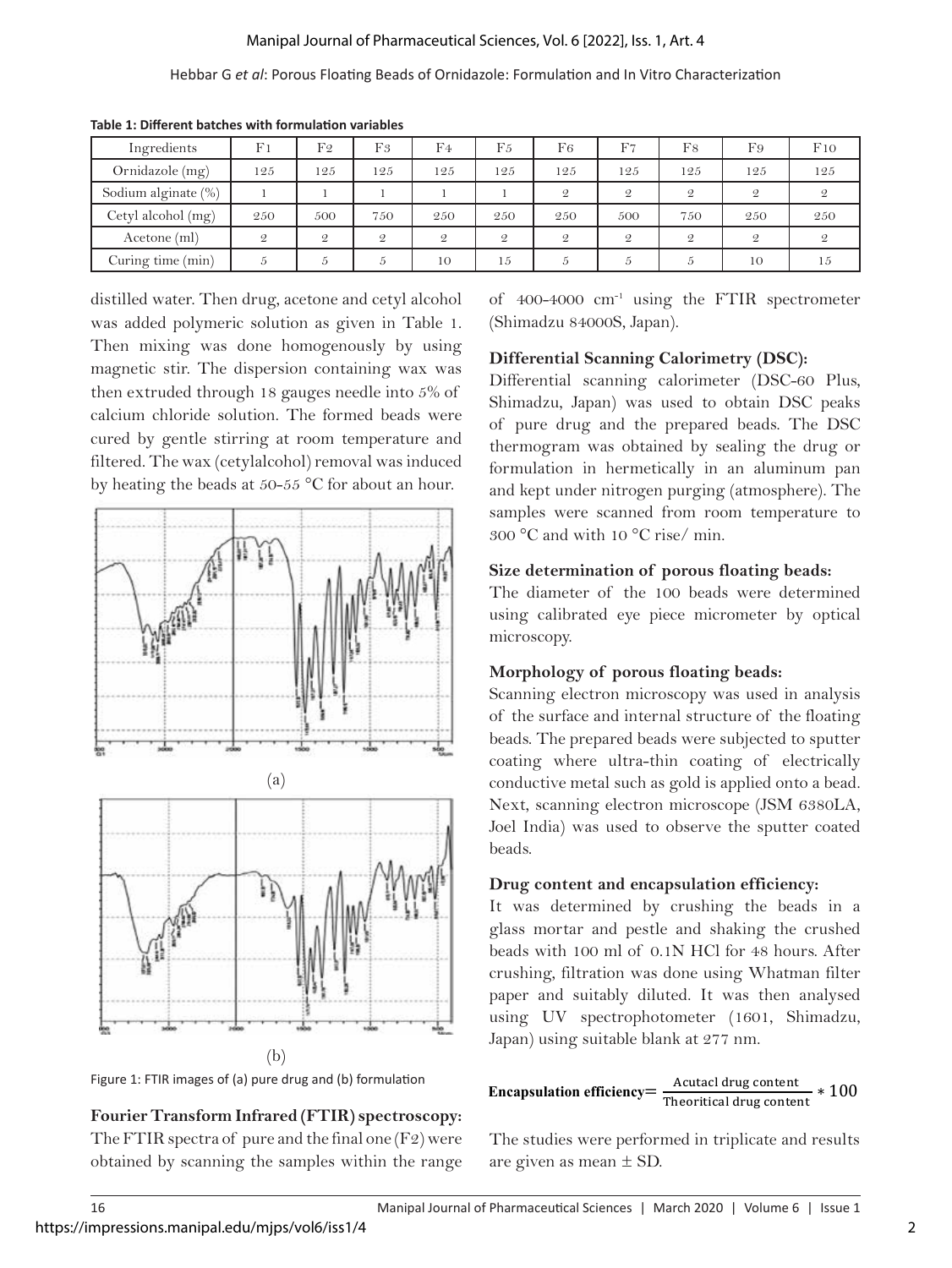### Hebbar et al.: Porous Floating Beads of Ornidazole: Formulation and In Vitro Cha

### Hebbar G *et al*: Porous Floating Beads of Ornidazole: Formulation and In Vitro Characterization

| Formulation code | Diameter $\pm SD$ (in mm) | Drug content $(mg)$ | % Encapsulation efficiency |  |
|------------------|---------------------------|---------------------|----------------------------|--|
| F <sub>1</sub>   | $1.252 \pm 0.09$          | 88.892±0.06         | $71.11 \pm 0.01$           |  |
| F <sub>2</sub>   | $1.220 \pm 0.061$         | $97.821 \pm 0.08$   | 78.25±0.03                 |  |
| F <sub>3</sub>   | $1.274 \pm 0.05$          | 94.964±0.026        | 75.97±0.07                 |  |
| F4               | $1.251 \pm 0.047$         | 82.125±0.04         | 65.70±0.09                 |  |
| F <sub>5</sub>   | $1.266 \pm 0.35$          | 59.982±0.02         | $47.98 \pm 0.15$           |  |
| F <sub>6</sub>   | $1.208 \pm 0.065$         | 73.535±0.05         | 58.82±0.17                 |  |
| F7               | $1.225 \pm 0.073$         | $67.107 \pm 0.14$   | 53.68±0.27                 |  |
| F8               | 1.224±0.095               | 69.607±0.19         | $55.68 \pm 0.20$           |  |
| F9               | $1.142 \pm 0.062$         | $61.767 \pm 0.11$   | $49.41 \pm 0.11$           |  |
| F10              | $1.227 \pm 0.074$         | $54.607 \pm 0.05$   | $43.68 \pm 0.21$           |  |

**Table 2: Physico-chemical parameters of the prepared formulations**

All the prepared batches of beads were buoyant instantaneously and remained buoyant for over 24 hours in the test medium.

### **Floating properties of the beads 6 :**

Paddle type USP dissolution apparatus II was employed to assess the floating capacity and lag time of the prepared beads. Twenty beads were kept in the vessel and the paddle was rotated at a speed of 50 rpm in 900 mL of 0.1 N HCl. The floating ability was measured by visual observation.





Figure 2: DSC thermograms of (a) pure drug and (b) formulation

### *In vitro* **dissolution studies 7 :**

It was studied by paddle type USP dissolution apparatus II. Floating beads were kept in vessels as previously. The temperature of the media was maintained at 37±0.5°C and paddle was rotated at 50 rpm. At specific time intervals, the sample was withdrawn (5 ml) and replaced with the fresh media. The sample was filtered with 0.45 um membrane filter. The amount of the Ornidazole in each sample was estimated by using UV-Spectrophotometer (UV-1601, Shimadzu, Japan) at 277 nm. The samples were analyzed triplicate and the mean  $(\pm S.D)$  reading was taken.

### **Drug release kinetic 8 :**

Various models were used to understand the kinetics and drug release mechanism by analyzing the *in vitro* release data. The experimental data was fitted to different kinetic models of drug release.

### **Results and Discusiion**

**Fourier Transform Infrared spectroscopy (FTIR):** The FTIR spectra of Ornidazole and final formulation are displayed in the Figure 1. Figure  $1(a)$  exhibits the characteristic peak at 3313 cm<sup>-1</sup>, 2955cm<sup>-1</sup>, 1267cm<sup>-1</sup>, 1147 and 1103 cm<sup>-1</sup> as a result of stretching vibration of the O-H, C-H stretching for  $CH<sub>s</sub>$  (methyl), C-O (Carbonyl) and C-N (cyanide) groups respectively. Peaks also appeared at 1473 cm-1 and 1427 cm-1 due to the deformation of C-H and O-H of the pure drug sample. Figure 1 (b) showed the characteristic peaks at  $3325$  cm<sup>-1</sup>,  $2926$  cm<sup>-1</sup>,  $1267$ cm<sup>-1</sup>, 1147 cm<sup>-1</sup> and 1105 cm<sup>-1</sup> due to the stretching vibration of the O-H, C-H stretching for  $CH<sub>s</sub>$ , C-O,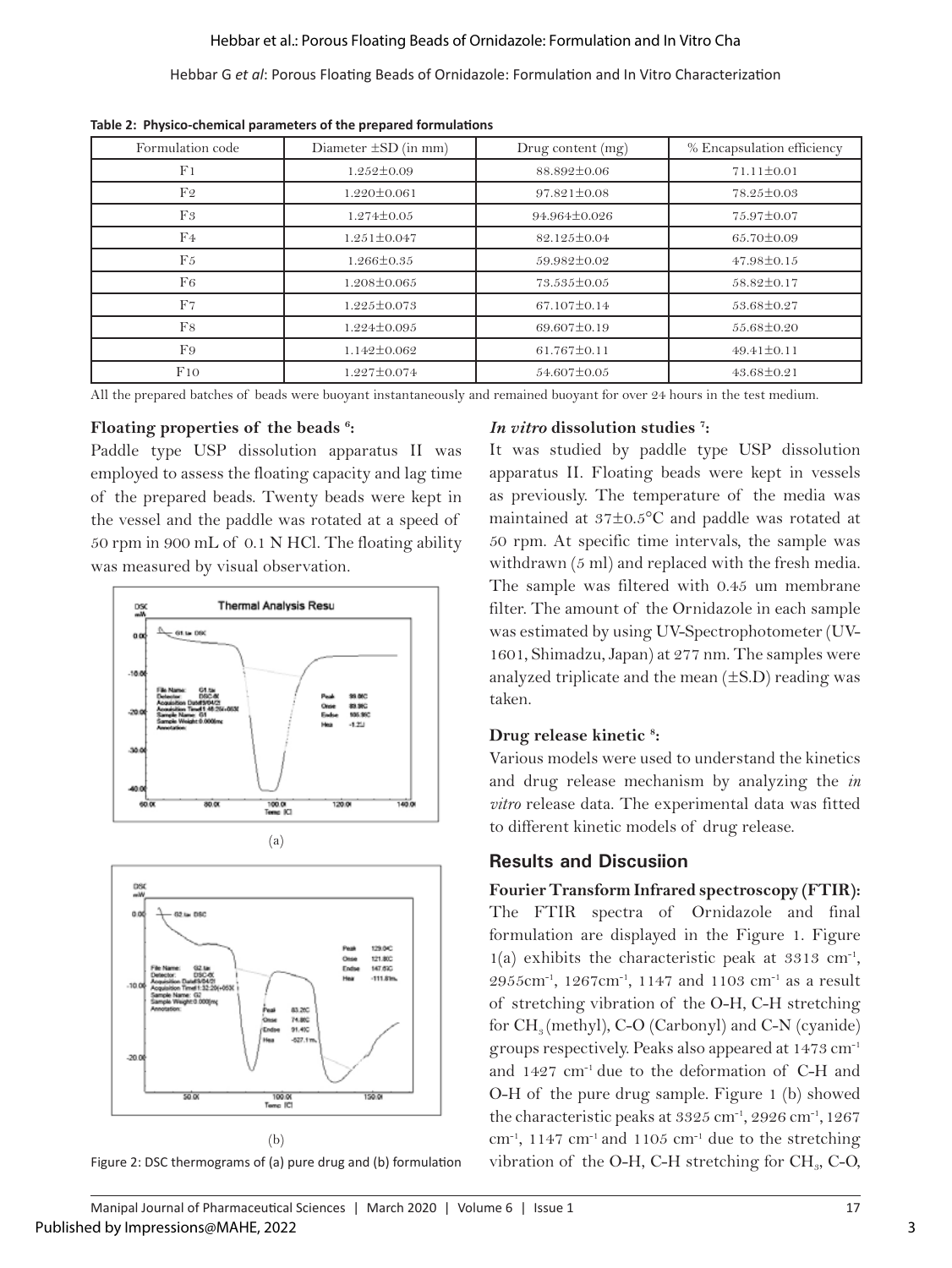### Hebbar G *et al*: Porous Floating Beads of Ornidazole: Formulation and In Vitro Characterization

C-N respectively. Peaks were also visible at 1471  $cm^{-1}$  and 1425  $cm^{-1}$  because of deformation of C-H and O-H for final formulation. This confirms that no interaction between the used drug and polymer was present.



Figure 3: In vitro drug release profiles of Ornidazole of formulations F1 to F5

### **Differential Scanning Calorimetric Analysis**

The obtained Differential Scanning Calorimetric (DSC) thermograms of Ornidazole and final formulation are shown in Figure 2. It showed an endothermic peak at 99.06°C with onset and endset temperatures of 89.98°C and 105.99 °C respectively. The latent heat of fusion (ΔHfus) was found to be  $-1.23$  J/g, indicating crystallinity of the drug. Similarly, the final formulation DSC thermogram showed endothermic peak at 83.26°C

with onset and endset temperatures of 74.86 °C and 91.49 °C, respectively. The latent heat of fusion ( $\Delta H$ fus) was found to be -527.11 J/g. There was no considerable change in the melting endotherm of final formulation compared to that of pure drug sample. This confirms that no interaction between the used drug and polymer was present.



Figure 4: In vitro drug release profiles of Ornidazole of formulations F6 to F10

### **Particle size analysis**

The mean surface diameter of 10 formulations is showed in Table 2.

### **Encapsulation efficiency and drug content:**

The calculated drug content and the encapsulation efficiency are showed in Table 2. Drug content in



Figure 5: Scanning Electron Microscopy images of final formulation.